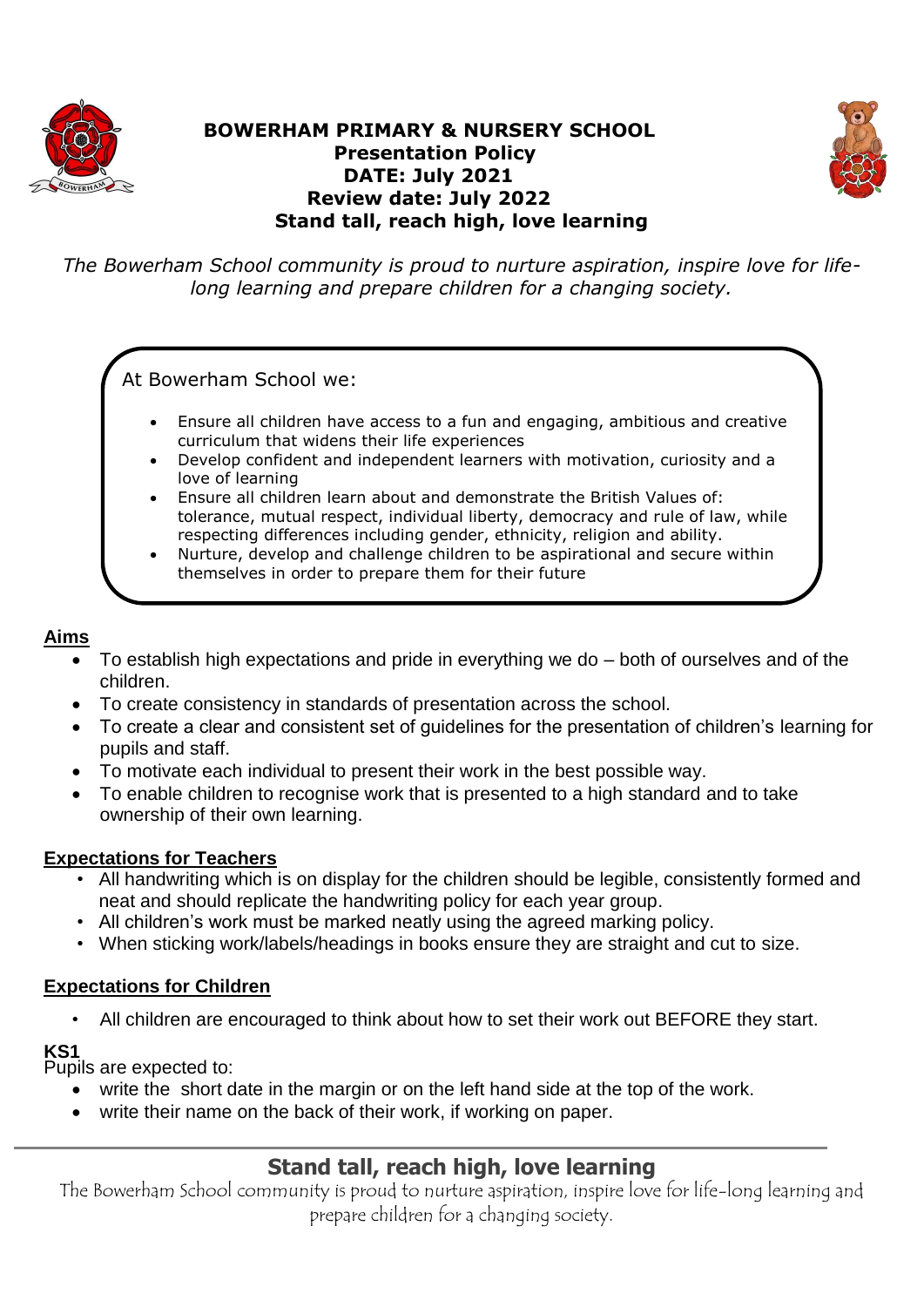- put one neat line through a word if they make a mistake Like this: Oops
- write on the lines.
- make sure their pencil is sharp.
- always take pride in all of their work
- make sure they look after their books and folders and put their work in the correct place
- always write with their best handwriting

#### **KS2**

Pupils are expected to:

- write the date in the margin on the left hand side at the top of the work<br>• when working on paper-write their name next to the margin on the top
- when working on paper- write their name next to the margin on the top line or on the line given write the title on the left next to the margin on the next line down from the date
- write the title on the left next to the margin on the next line down from the date
- underline the title using a ruler and pencil
- put one neat line through a word if they make a mistake
- Like this: <del>Oops</del>
- write on the line
- write following the margin make sure their pencil is sharp
- use only a pencil in maths books and a ruler when needed
- when using a pen, use black ink to write or purple if they have won the golden purple pen award.
- always take pride in all of their work
- make sure they look after their books and folders and put their work in the correct place
- always write with their best handwriting

## **Classroom Organisation and Resources**

- Children should have easy access to the appropriate equipment: rulers, pens, pencils, colouring pencils, learning journals/draft books
- Each room has wipe boards available for all the children
- Children and staff should check the floor and other surfaces before leaving the room e.g. at break time for spare equipment

## **Outcomes of Presentation Policy**

- Children of all abilities are able to present their work to the highest possible standard increasing their confidence and self-esteem.
- There is consistency across the school in terms of the standard of presentation expected.
- Progression in presenting work between each class is evident and understood by all children and adults.

## **Monitoring of Presentation Policy**

- The Headteacher will monitor via the awarding of Headteacher's stickers for exemplary work.
- Regular work scrutiny by staff, including subject co-ordinators and phase leaders will ensure the policy is being adhered to.
- This ensures that the policy leads to good practice in facilitating effective feedback, learning and teaching.

#### *Please note: the above policy applies to the majority of our children according to their development stage. Teachers have discretion to arrange/accept alternative recording methods.*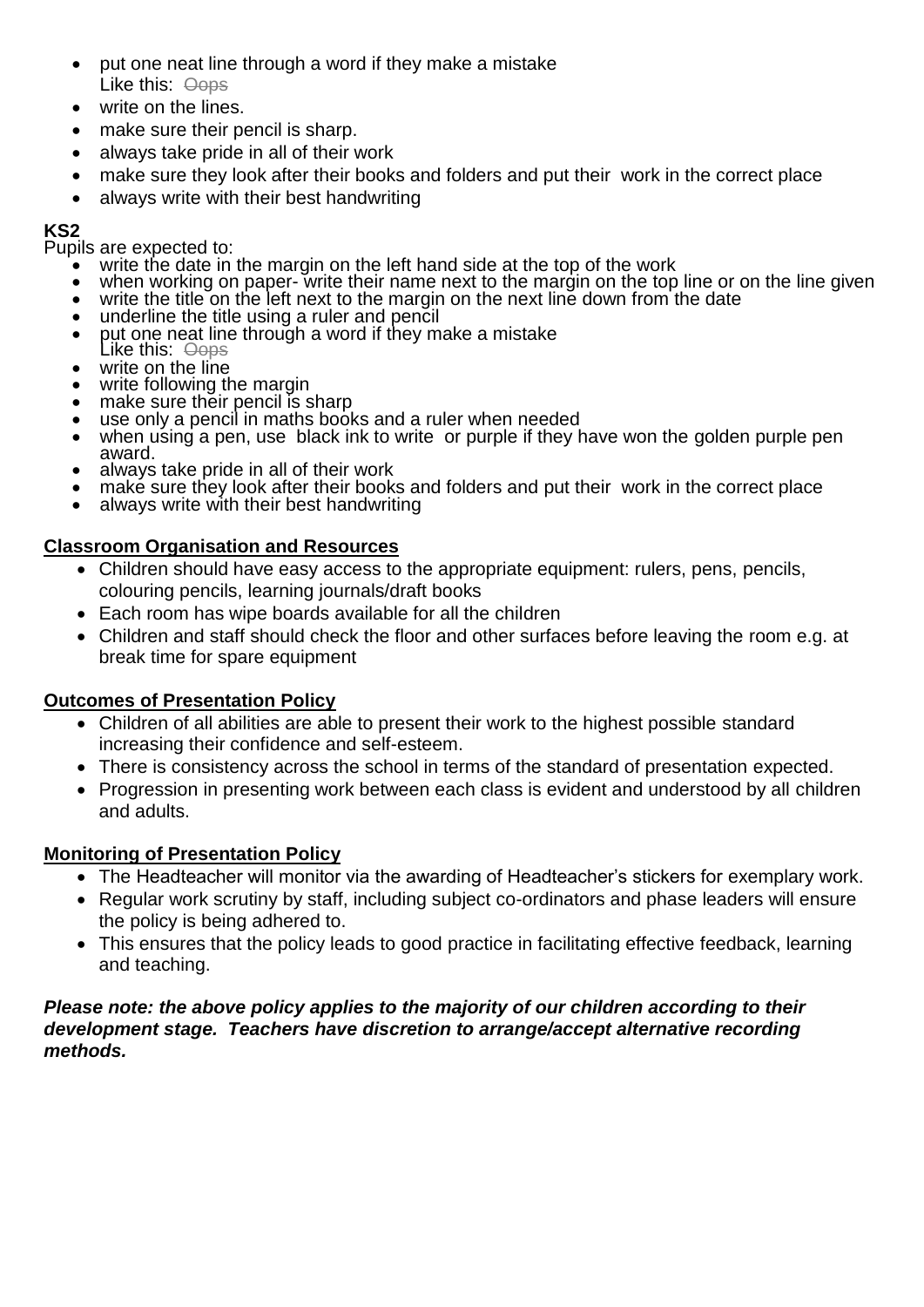# **KS1 Child Guide**

| 12.10.17 | Presentation Guíde                                 |
|----------|----------------------------------------------------|
|          |                                                    |
|          | I will think about how I lay my work out           |
|          | BEFORE I get started!                              |
|          | I will write the short date on the left hand       |
|          | síde at the top of my work ín the margín.          |
|          | I will write my name on the back of my             |
|          | work.                                              |
|          | $+$ If I make a místake I wí $\cal U$ put one neat |
|          | <u>líne through ít. Líke thíz: <del>Oop</del>z</u> |
|          | I will write on the lines.                         |
|          | I will make sure my pencil is sharp.               |
| ۰        | I will always take pride in my folder,             |
|          | make sure I put my work in the correct             |
|          | place and do my best handwriting!                  |
|          |                                                    |
|          |                                                    |
|          |                                                    |
|          |                                                    |
|          |                                                    |
|          |                                                    |